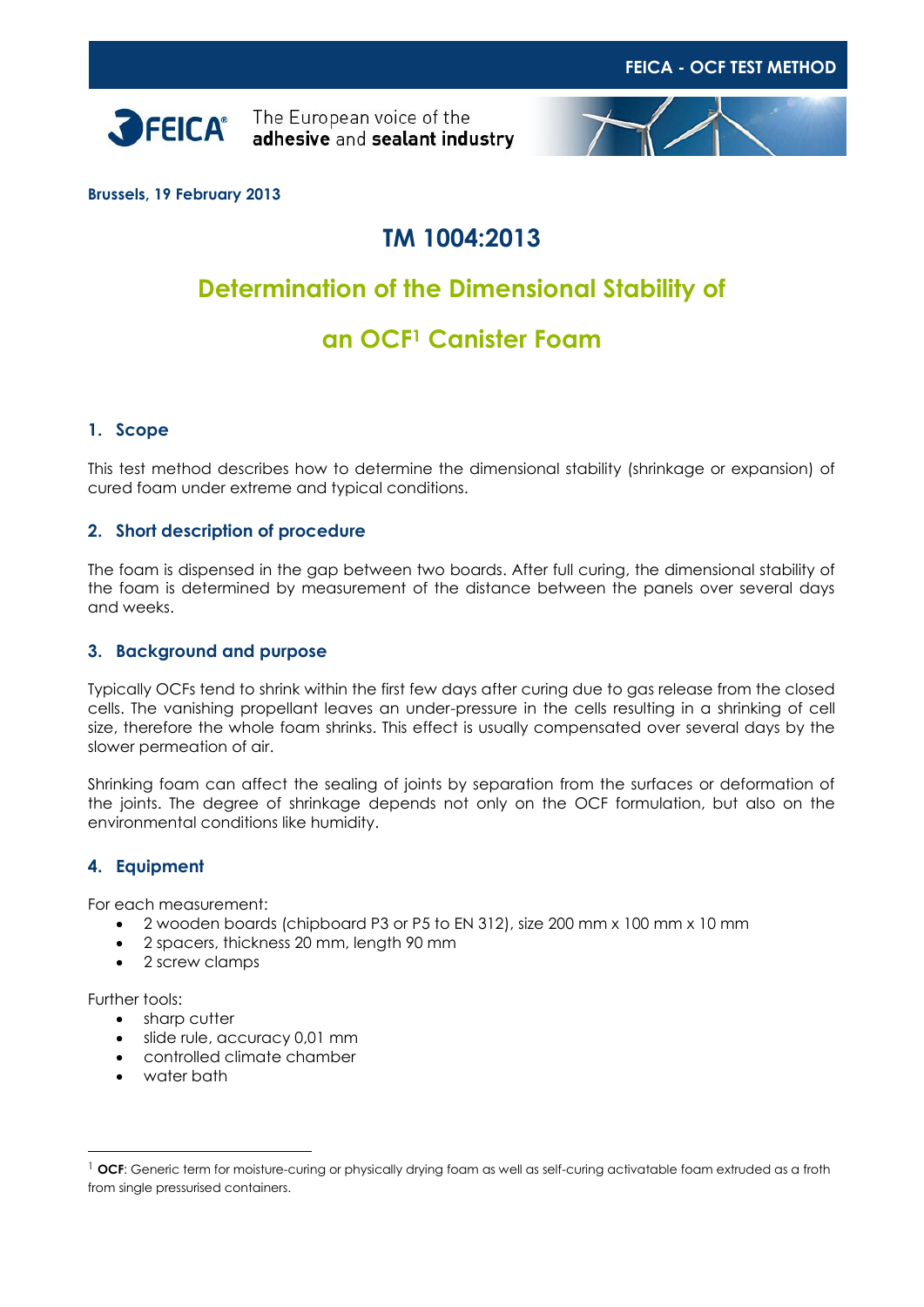## **5. Procedure**

It is necessary to carry out at least three measurements to obtain a statistically relevant mean value.

#### **5.1 Preparation**

Bring the test canister to the test temperature for at least 24 h.

The wooden boards should be stored at norm conditions (23 °C/50 % r. h.) for at least 1 week.

One setup consists of two plates and two spacers. Marks are put on the boards (Figure 1). At these marks the width will be measured (Four reading points per joint).

#### **5.2 Experimental procedure**

When pre-moistening is required, the boards are wetted abundantly (see 5.2.1).

Two component foams (or "1.5" component foams) usually don't require moisturised substrates. See 5.2.4 "storage conditions".

### **5.2.1 Assembling**

The chipboard pieces and spacers are put together as follows:



Figure 1: marking of measurement points Figure 2: assembly of test plates



The spacers are placed at least 5 mm from the side of the boards to be able to put the slide rule between the boards. The clamps are used to fix the joints (positioned at each corner or in line of the spacers).

Fasten the clamps with moderate force to avoid deformation of the boards.

When pre-moistened, the clamped boards are immersed in water for 20 sec, taken out and stored horizontally for two minutes, until excess water drips off (Figure 3). The foaming must be started within the next 30 sec.

Important: Dry and pre-wetted joints are never put together in one and the same stack.

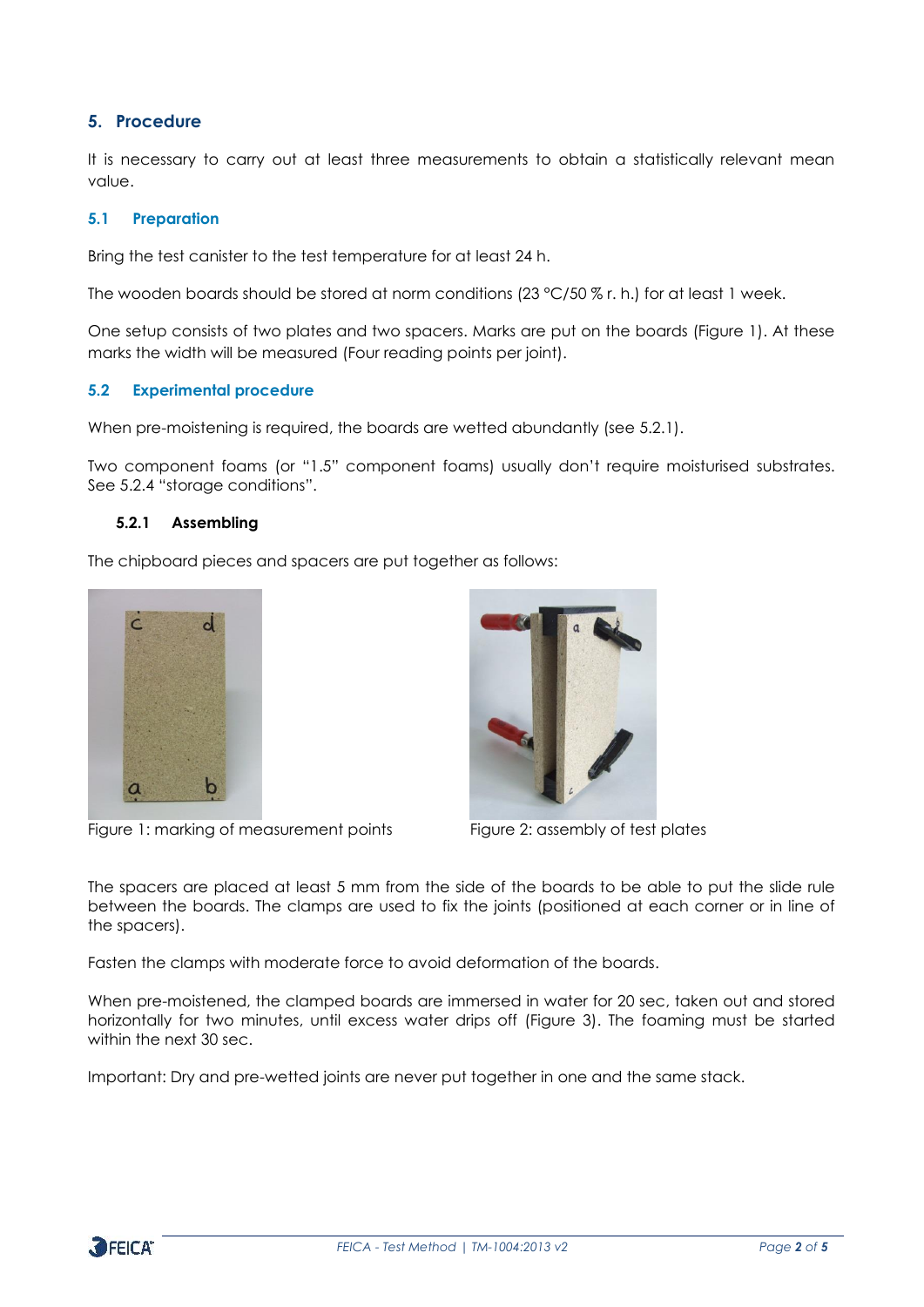



Figure 3: water drip off Figure 4: ready specimen

## **5.2.2 Foaming**

Shake the canister vigorously 20 times. Discard the first 50 g of foam.

The joints are filled without voids from both sides. Avoid overexpansion of cured foam and fill according to the manufacturer's instructions (typical: gun foam 70 - 80 %, straw foam 40 % – 50 % of joint height).

The stacks are kept upright (Figure 4) at normal condition (23 °C, 50 % r. h.) during the curing period.

#### **5.2.3 Measurement**

The standard fixation period (time between foaming and removing clamps) for OCF is 24 hours, for 1.5-component foams the Jig Dwell time is as specified by the manufacturers. In case no fixation time is known, a standard period of two hours is used.

After the fixation period the excess foam is cut away. Before the fixation is removed from the stack, the width of each joint is measured between the boards (inside) at the four corners, using the digital slide rule. The initial value serves as reference value **A<sup>0</sup>** for the future measurements. In an ideal manner **A<sup>0</sup>** is identical to the width of the spacers and their dimension can be taken over without further measurement.

The clamps and spacers are removed and the samples are put into the required climate for further storage (Figure 4.). Further measurements are taken after 1 day, 2 days, 3 days, 7 days and 14 days. If the values measured after 14 days still point to significant changes in dimensions, further measurements after 3 weeks and/or 4 weeks may be necessary. Usually the relevant values are received within the first few days as the shrinkage reaches its maximum.

#### **Before the measurements are taken, the stacks are removed from the climate chamber and acclimatised for two hours at normal climate (if stored at different conditions)**.

The specimens are stored upright all the time.

#### **5.2.4 Storage conditions**

Storage conditions should reflect actual end use conditions. The conditions below are provided only as a guideline for extreme results (shrinkage / expansion):

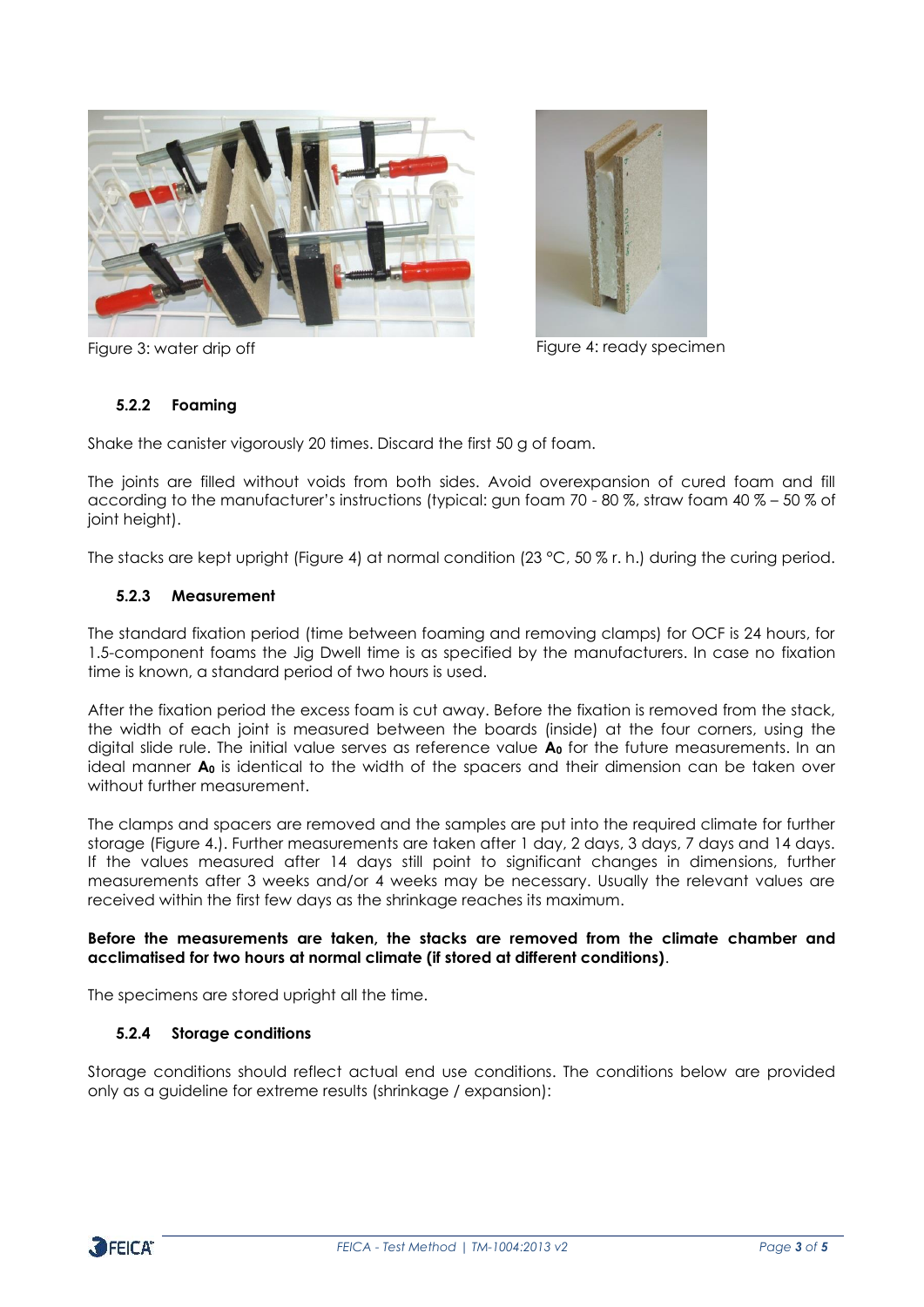#### **1c foams:**

| Pre-moistening | <b>Fixation time</b> | <b>Storage conditions</b>                          |  |  |
|----------------|----------------------|----------------------------------------------------|--|--|
| ves            |                      | 23 °C/50 % rH<br>$5^{\circ}$ C or -10 $^{\circ}$ C |  |  |
| no             | 24 h                 | 40 °C/90 % rH                                      |  |  |
|                |                      | 30 °C/80 % rH                                      |  |  |

#### **1,5 and 2c foams:**

| Pre-moistening | <b>Fixation time</b>  | <b>Storage conditions</b> |  |  |  |
|----------------|-----------------------|---------------------------|--|--|--|
| no             |                       | 23 °C/50 % rH             |  |  |  |
|                | 2 h or manufacturer's | 10 °C.                    |  |  |  |
|                | recommendations       | 40 °C/90 % rH             |  |  |  |
|                |                       | 30 °C/80 % rH             |  |  |  |

## **6. Evaluation**

After each measurement at time *n* the mean values are calculated (*An*) and the dimensional stability is determined in reference to *A<sup>0</sup>* as follows:

| Where: | DS <sub>n</sub> | is the dimensional stability at time n                |
|--------|-----------------|-------------------------------------------------------|
|        | A٥              | is the initial value (with clamps still on the stack) |
|        | An              | is the value of the measurement at time n             |

From all DS-values per joint, the mean minimum and maximum value per condition is taken for reporting. Please note, that a statistical relevant number of measurements, at least of three joints, must be available to obtain informative results

$$
DS_n = \frac{A_n - A_0}{A_0} \cdot 100\%
$$

**Example** (1 joint, 1 condition) The reported figure was -8.6 % (extreme mean value)

| time |                | dimensional changing |        |       |             |       |        |       |        |        |
|------|----------------|----------------------|--------|-------|-------------|-------|--------|-------|--------|--------|
|      |                | a                    |        | b     |             | C     |        | d     |        | Ø      |
| date | days           | mm                   | $\%$   | mm    | $\%$        | mm    | %      | mm    | $\%$   | $\%$   |
| 18.5 | 0              | 20,00                | 0,     | 20,00 | $\mathbf 0$ | 20,00 | 0      | 20,00 | 0      | 0,0    |
| 19.5 |                | 19,00                | $-5,0$ | 19,20 | $-4,0$      | 19,40 | $-3,0$ | 18,90 | $-5,5$ | $-4,4$ |
| 20.5 | $\overline{2}$ | 18,30                | $-8,5$ | 18,10 | $-9,5$      | 18,50 | $-7,5$ | 18,20 | $-9,0$ | $-8,6$ |
| 21.5 | 3              | 18,80                | $-6,0$ | 18,70 | $-6,5$      | 18,80 | $-6,0$ | 18,70 | $-6,5$ | $-6,3$ |
| 25.5 |                | 19,35                | $-3,2$ | 19,50 | $-2,5$      | 19,40 | $-3,0$ | 19,20 | $-4,0$ | $-3,2$ |
| 1.6  | 14             | 19,70                | $-1,5$ | 19,80 | $-1,0$      | 19,75 | $-1,3$ | 19,85 | $-0,7$ | $-1,1$ |